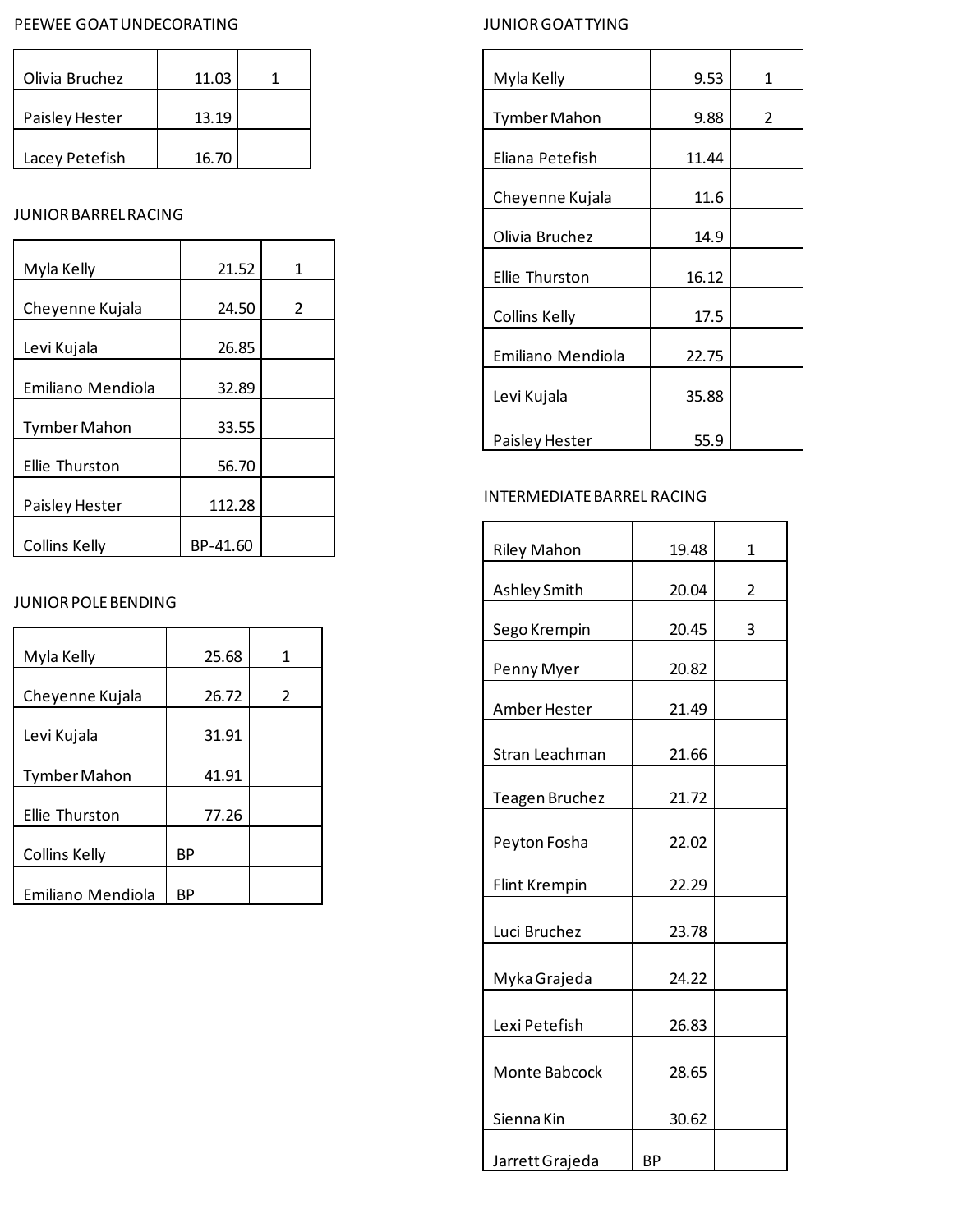#### INTERMEDIATE GOAT TYING

#### INTERMEDIATE POLE BENDING

| <b>Riley Mahon</b> | 22.87 | 1 |
|--------------------|-------|---|
| Luci Bruchez       | 23.01 | 2 |
| Stran Leachman     | 26.61 | 3 |
| Myka Grajeda       | 27.11 |   |
| Ashley Smith       | 29.39 |   |
| Amber Hester       | 29.80 |   |
| Jarrett Grajeda    | 30.05 |   |
| Penny Myer         | 30.42 |   |
| Teagen Bruchez     | 31.13 |   |
| Lexi Petefish      | 31.19 |   |
| Peyton Fosha       | 32.32 |   |
| Sego Krempin       | 32.47 |   |
| Sienna Kin         | 33.87 |   |
| Monte Babcock      | 39.71 |   |
| Flint Krempin      | 41.00 |   |

| Ashley Smith         | 9.11  | 1 |
|----------------------|-------|---|
| Luci Bruchez         | 11.33 | 2 |
| Chance Knez          | 12.23 | 3 |
| Myka Grajeda         | 12.4  |   |
|                      |       |   |
| Sego Krempin         | 14.39 |   |
| <b>Flint Krempin</b> | 15.41 |   |
| Stran Leachman       | 15.76 |   |
| Lexi Petefish        | 17.33 |   |
| Jarrett Grajeda      | 18.21 |   |
| <b>Riley Mahon</b>   | 19.69 |   |
| Rudy Mendiola Jr.    | 21.84 |   |
| Sienna Kin           | 21.88 |   |
| Amber Hester         | 23.1  |   |

### INTERMEDIATE BREAKAWAY

| Stran Leachman        | 2.5 | 1 |
|-----------------------|-----|---|
| Ashley Smith          | 3.0 | 2 |
| <b>Teagen Bruchez</b> | 4.1 | 3 |
| <b>Riley Mahon</b>    | 4.7 |   |
| Rudy Mendiola Jr.     | ΝT  |   |
| Luci Bruchez          | ΝT  |   |
| <b>Chance Knez</b>    | ΝT  |   |
| Myka Grajeda          | ΝT  |   |
| Amber Hester          | ΝT  |   |
| Monte Babcock         | ΝT  |   |
| <b>Flint Krempin</b>  | ΝT  |   |
| Cheyenne Kujala       | ΝT  |   |
| Jarrett Grajeda       | ΝT  |   |
| Sego Krempin          | ΝT  |   |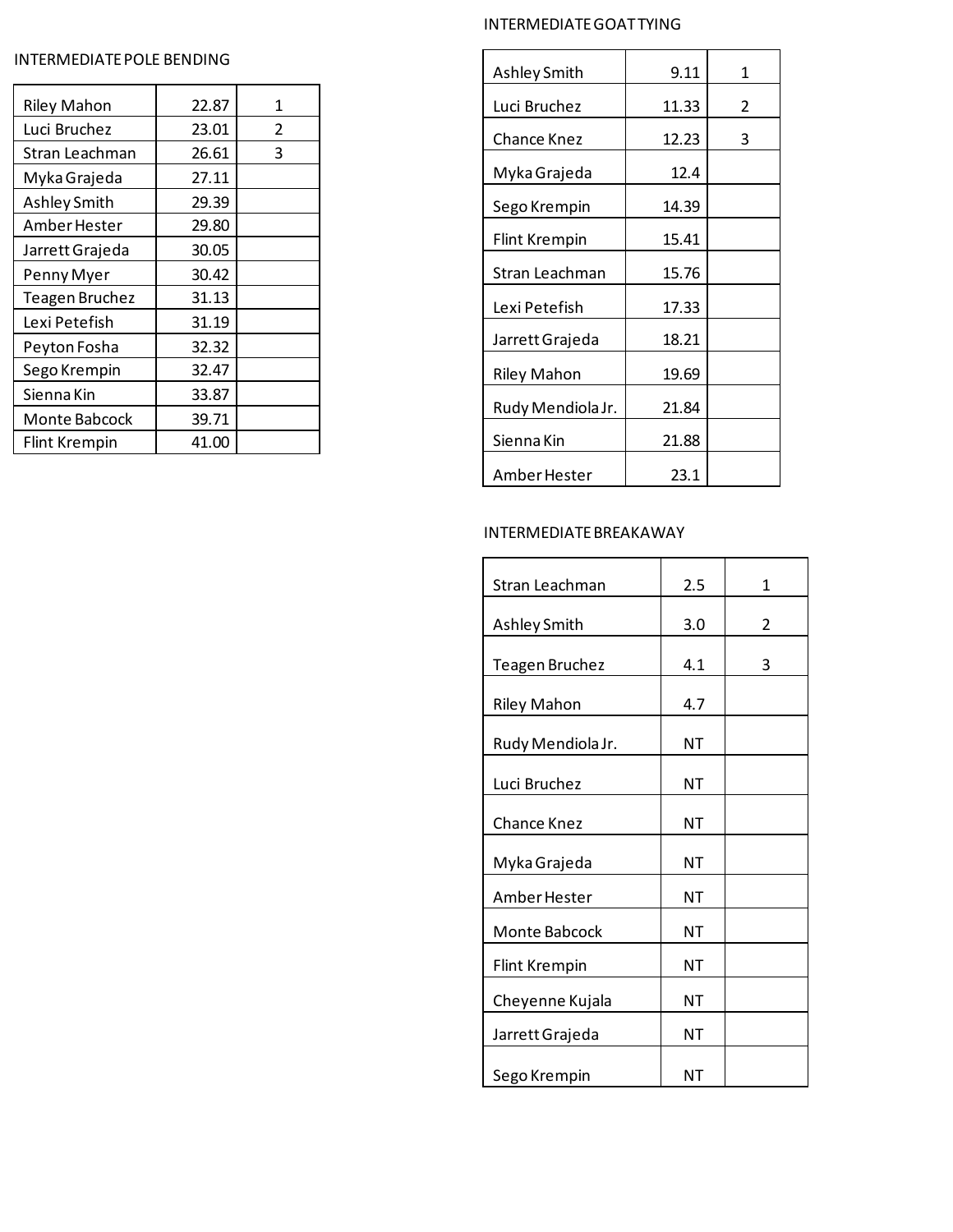### INTERMEDIATE TEAM ROPING

| Sego Krempin         | 8.6  | 1              |
|----------------------|------|----------------|
| Rudy Mendiola Jr     | 8.8  | $\overline{2}$ |
| Sego Krempin         | 12.5 | 3              |
| <b>Flint Krempin</b> | 13.2 | 4              |
| <b>Riley Mahon</b>   | 14.4 |                |
| Luci Bruchez         | 14.6 |                |
| Jarrett Grajeda      | 18.1 |                |
| <b>Chance Knez</b>   | 21   |                |
| Luci Bruchez         | 31.5 |                |
| Ashley Smith         | 38.8 |                |
| Teagen Bruchez       | 47.5 |                |
| Rudy Mendiola Jr     | ΝT   |                |
| Monte Babcock        | NΤ   |                |
| Chance Knez          | ΝT   |                |
| Stran Leachman       | ΝT   |                |
| Myka Grajeda         | ΝT   |                |
| Myka Grajeda         | ΝT   |                |
| Teagen Bruchez       | ΝT   |                |
| Ashley Smith         | ΝT   |                |
| Stran Leachman       | NΤ   |                |
| Monte Babcock        | ΝT   |                |
| <b>Flint Krempin</b> | ΝT   |                |
| <b>Riley Mahon</b>   | ΝT   |                |

### SENIOR BARREL RACING

| Brooke Bruner  | 19.37 | 1 |
|----------------|-------|---|
|                |       |   |
| Violet Barr    | 20.66 | 2 |
| Foster Krempin | 20.75 |   |
| Sara Leachman  | 20.97 |   |
| Katie Jo Knez  | 21.34 |   |
| Shiloh French  | 28.73 |   |

## SENIOR POLE BENDING

| Violet Barr          | 24.16 | 1 |
|----------------------|-------|---|
| Katie Jo Knez        | 29.89 | 2 |
| Shiloh French        | 30.88 |   |
| Foster Krempin       | 31.40 |   |
| <b>Brooke Bruner</b> | 34.46 |   |
| Sara Leachman        | RР    |   |

## SENIOR GOAT TYING

| Foster Krempin       | 12.7  | 1 |
|----------------------|-------|---|
| Sara Leachman        | 13.41 |   |
| Shiloh French        | 30.94 |   |
| Katie Jo Knez        | NΤ    |   |
| <b>Brooke Bruner</b> |       |   |

## SENIOR BREAKAWAY

| Foster Krempin       | 2.3 | 1 |
|----------------------|-----|---|
| <b>Brooke Bruner</b> | 3.0 | 2 |
| Katie Jo Knez        | 3.1 |   |
| Parker Gasper        | 3.5 |   |
| <b>Colton Gasper</b> | ΝT  |   |
| Sara Leachman        |     |   |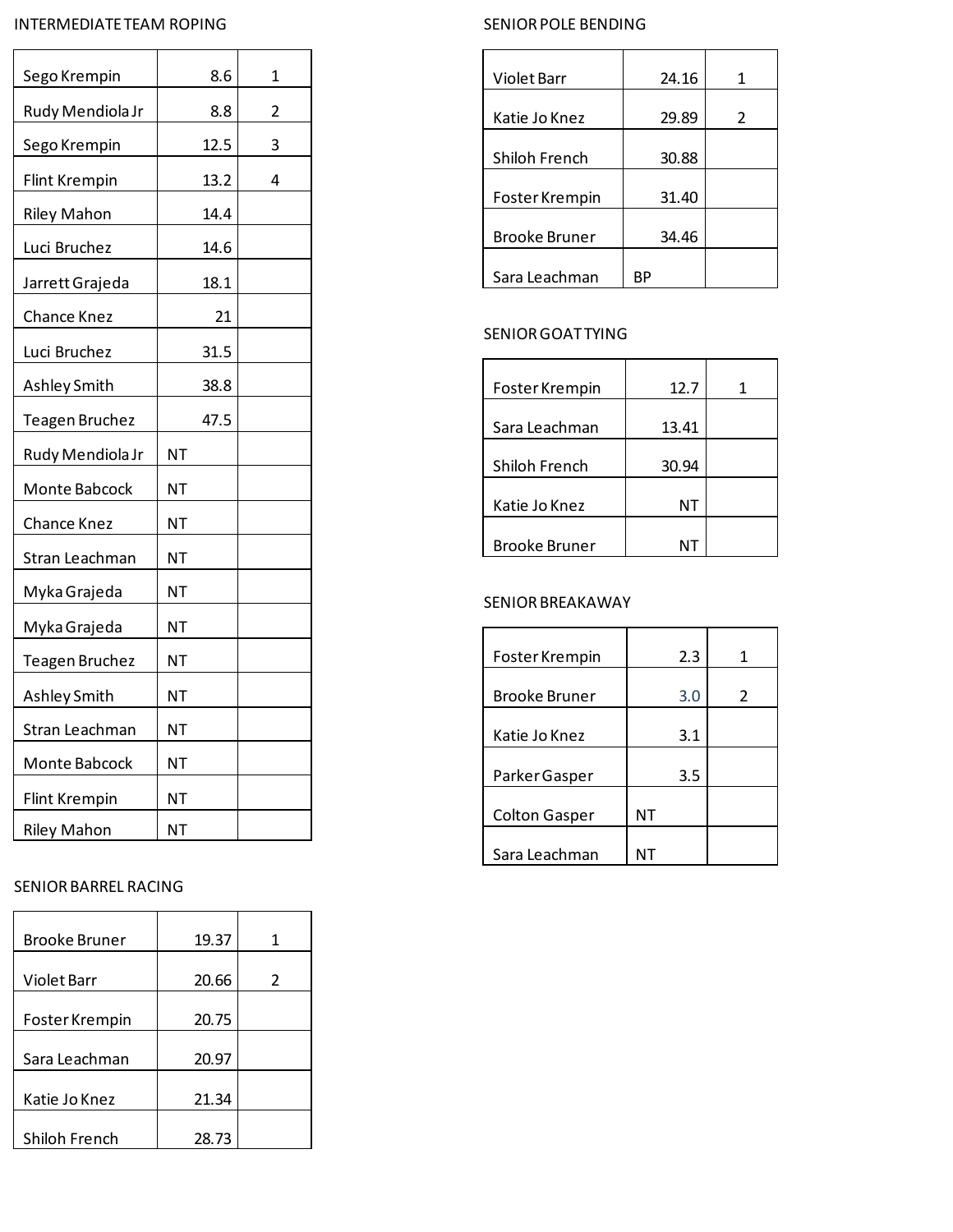# SENIOR TEAM ROPING

| <b>Colton Gasper</b> | 7.8  | 1 |
|----------------------|------|---|
| Sara Leachman        | 13.5 | 2 |
| Parker Gasper        | 36.8 | 3 |
| Brooke Bruner        | ΝT   |   |
| Foster Krempin       | ΝT   |   |
| Katie Jo Knez        | ΝT   |   |
| Colton Gasper        | ΝT   |   |
| Parker Gasper        | ΝT   |   |
| <b>Brooke Bruner</b> | ΝT   |   |
| Foster Krempin       | NΤ   |   |
| Katie Jo Knez        | ΝT   |   |
| Sara Leachman        | NΤ   |   |

## JR BULLS

| DC Cathcart - |    |
|---------------|----|
|               | ΝS |

## TIE DOWN CALF ROPING

| Foster Krempin       | 19.2 |  |
|----------------------|------|--|
| Parker Gasper        | ΝТ   |  |
| Flint Krempin        | ΝТ   |  |
| <b>Colton Gasper</b> |      |  |

# CHUTE DOGGING

| Foster Krempin        | 2.9       | 1              |
|-----------------------|-----------|----------------|
| Stran Leachman        | 3.6       | $\overline{2}$ |
| Parker Gasper         | 5.0       | 3              |
| <b>Rider Linke</b>    | 9.3       | 4              |
| <b>Flint Krempin</b>  | 14.8      |                |
| <b>Colton Gasper</b>  | 16.0      |                |
| <b>Brooke Bruner</b>  | 17.6      |                |
| Heath Tilghman        | 18.9      |                |
| Ryan VanOosten        | 21.3      |                |
| <b>Brooke Jones</b>   | 50.0      |                |
| Scarlett Tilghman     | 57.2      |                |
| <b>Riley Mahon</b>    | ΝT        |                |
| Hunter Horn           | <b>NT</b> |                |
| <b>Emily Perdue</b>   | NT        |                |
| Violet Barr           | NT        |                |
| Luci Bruchez          | NΤ        |                |
| <b>Teagen Bruchez</b> | NT        |                |
| Sego Krempin          | NT        |                |
| Riggin Cathcart       | NT        |                |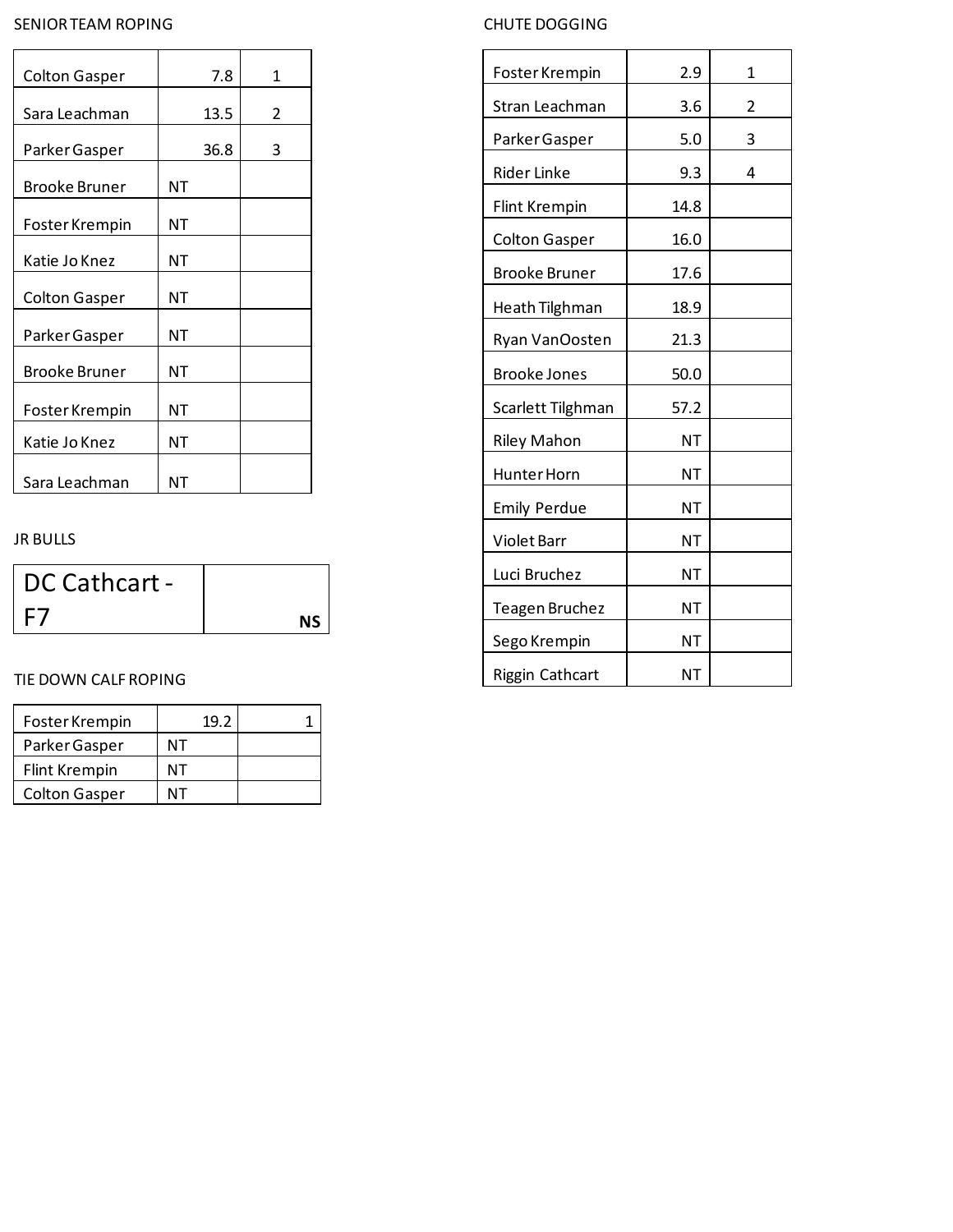#### POLE BENDING

| Sego Krempin         | 21.32 | 1             |
|----------------------|-------|---------------|
| <b>Bailey Martin</b> | 21.65 | $\mathcal{L}$ |
| Micaela              |       |               |
| DuMay                | 24.8  |               |
| Kayla DeSanti        | 28.43 |               |
| Julie Martin         | 28.5  |               |
| <b>Brooke Bruner</b> | 29.97 |               |
| Lacy Jo              |       |               |
| Thurston             | 31.29 |               |

## MENS BREAKAWAY

| <b>Foster Krempin</b> | 3.7 |  |
|-----------------------|-----|--|
| Parker Gasper         | ΝT  |  |
| <b>Tony Krempin</b>   | ΝT  |  |
| <b>Mason Lemmon</b>   | ΝT  |  |
| Doug Baker            | ΝT  |  |
| Rudy Mendiola Sr      |     |  |

# WOMENS BREAKAWAY

| <b>Brooke Bruner</b> | NΤ |
|----------------------|----|
| Tish Linke-          |    |
| Krempin              | NΤ |
| Tia Edwards          | NT |

# MIXED TEAM ROPING

| Foster Krempin/Brooke Bruner   | 10.60     |  |
|--------------------------------|-----------|--|
| Tish Linke-Krempin/Foster      |           |  |
| Krempin                        | <b>NT</b> |  |
| Tish Linke-Krempin/Riley Mahon | NΤ        |  |

## OPEN TEAM ROPING

| Rudy Mendiola SR/Rudy Mendiola Jr  | 13.5 | 1              |
|------------------------------------|------|----------------|
| Foster Krempin/Parker Gasper       | 15.0 | $\mathfrak{D}$ |
| Amy Mahon/Jake Mahon               | 15.1 |                |
| <b>Colton Gasper/Parker Gasper</b> | ΝT   |                |
| Mason Lemmon/Doug Baker            | ΝT   |                |
| Foster Krempin/Tony Krempin        | ΝT   |                |
| Amy Mahon/Riley Mahon              | ΝT   |                |
| Gustavo Lara/Rudy Mendiola Jr      | NΤ   |                |

# OPEN BARREL RACING

| <b>Brooke Bruner</b> | 19.06 |  |
|----------------------|-------|--|
| Lacy Jo Thurston     | 19.25 |  |
| Janet Engel          | 19.33 |  |
| Aleigh Aurin         | 20.09 |  |

# LOCAL BARREL RACING

| <b>Bailey Martin</b> | 18.98 | 1                        |
|----------------------|-------|--------------------------|
| Kayla DeSanti        | 19.46 | $\overline{\mathcal{L}}$ |
| <b>Julie Martin</b>  | 19.93 |                          |
| <b>Briana Baker</b>  | 21.01 |                          |
| Micaela DuMay        | 22.6  |                          |
| Sego Krempin         | 24.46 |                          |
| Sierra Smith         |       |                          |